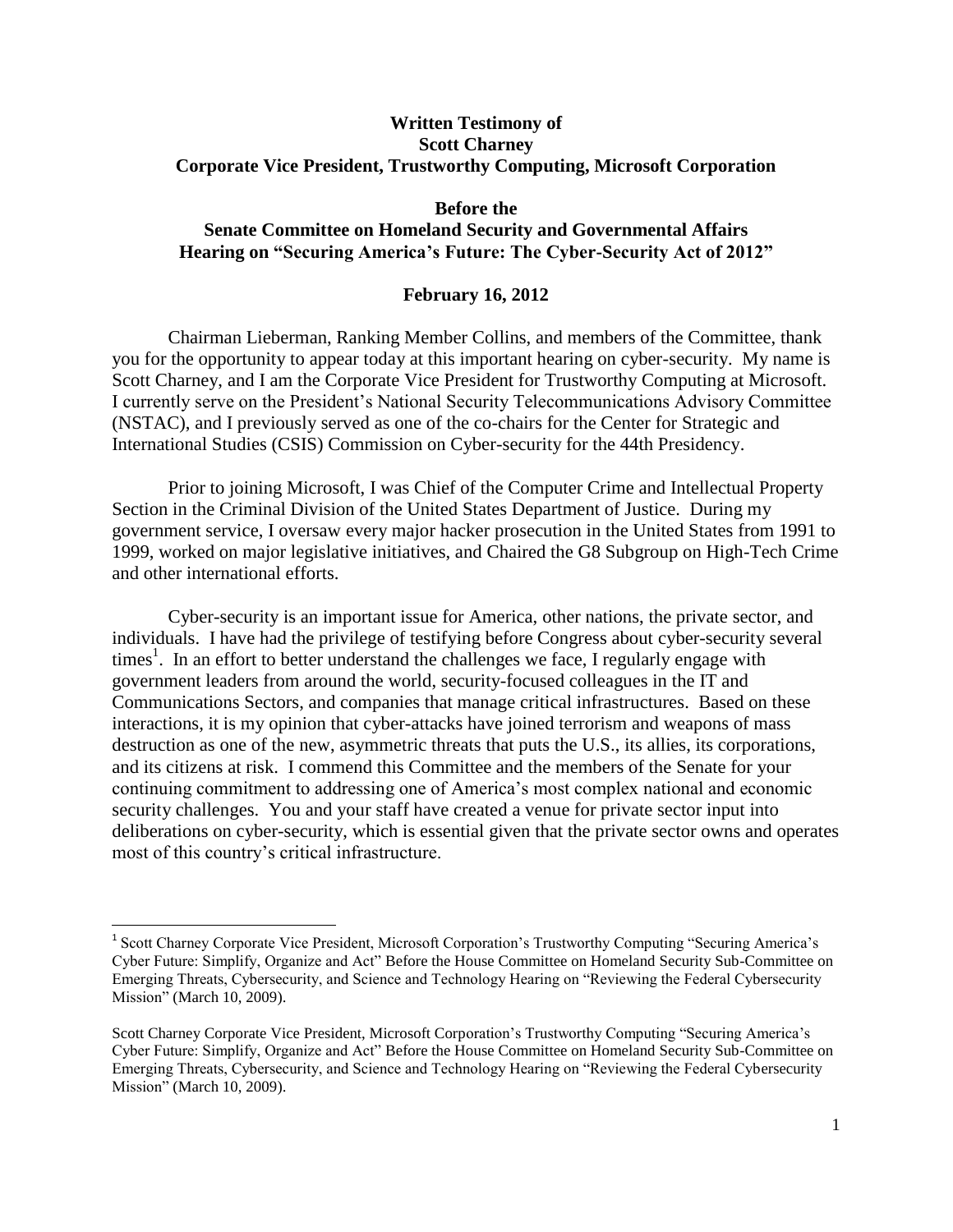It is my view that the current legislative proposals provide an appropriate framework to improve the security of government and critical infrastructure systems and establish an appropriate security baseline to address current threats. Furthermore, the framework is flexible enough to permit future improvements to security – an important point since computer threats evolve over time.

My testimony will begin with a brief discussion about the transformative effect of the Internet, as well as the challenges facing policymakers. Then I will discuss the three key outcomes that U.S. national policy and legislation should promote to improve resiliency in the near-term, and ensure continued innovation and leadership in the long-term. These three outcomes are:

- 1) Flexible and agile risk management, narrowly focused on risks of greatest concern and optimized to adapt to rapidly changing threats;
- 2) Innovative information sharing, targeted to address specific challenges and enable advanced risk management, response, and recovery capabilities; and
- 3) Meaningful and attainable international norms for the security of cyberspace.

#### *The Transformative Challenge of Cyber-Security*

The Internet continues to transform America and the world, with both positive and negative effects. Its decentralized architecture, open standards, and extensibility have created a global platform for communication, commerce, and innovation. Indeed, the United States is perhaps the best example of how the Internet can enhance productivity and commerce, as well as enable new forms of social and political engagement.

At the same time, today's Internet has a thriving underground economy with its own specialized roles and needs. For example, researchers may helpfully identify new product and system vulnerabilities, only to have cyber criminals use that research to develop and launch malicious code causing significant harm. We have also seen a rise in social engineering; attackers trick trusted employees into opening infected email attachments thereby planting malware on targeted systems. We have also seen attacks against the "trust mechanisms" designed to ensure security across the Internet ecosystem, such as the attacks against companies that provide security certificates for machine-based authentication and safer web browsing. Whether these bad actors are engaged in crime, economic espionage, or military espionage, or are otherwise supporting military objectives, the salient point is that governments, enterprises, and Internet citizens face an environment where cyber risks are often hard to understand and manage.

To respond effectively, the United States must integrate and harmonize its cyber policies, recognizing that actions taken by the United States Government will have ramifications beyond its own borders. The United States must ensure that its cyber policies are technology neutral and do not stifle innovation; and it must promote meaningful and cost-effective risk management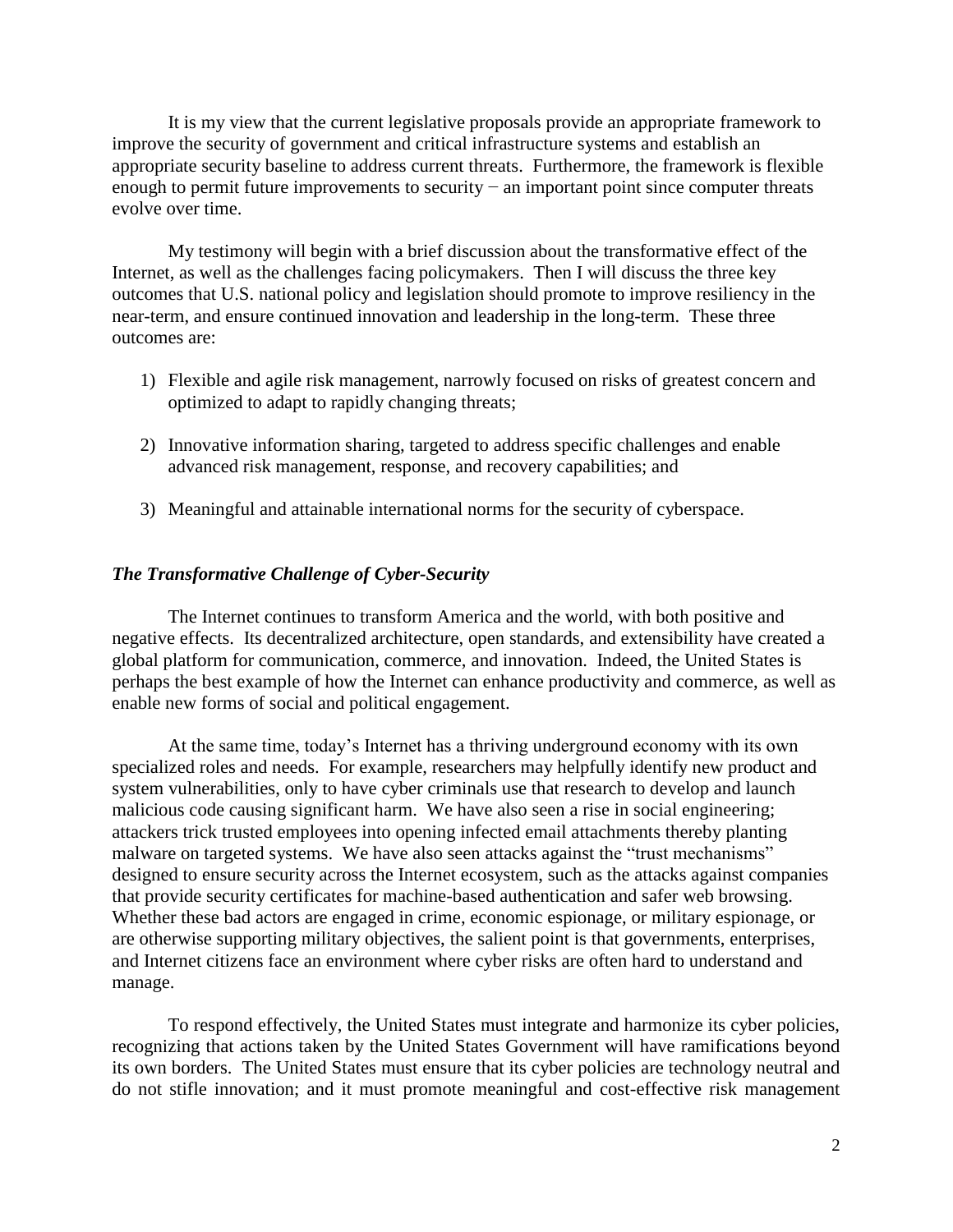techniques and adapt them to the unique nature of cyber risks. Success in the long-term will also ultimately depend on building a workforce – and future leaders – for the Information Age.

The need to integrate and harmonize cyber-security policies is, in part, a byproduct of the Government's progress in cyber-security. In prior testimony to Congress on cyber-security, I highlighted the need for a national cyber-security strategy that aligned all elements of national power: economic, diplomatic, law enforcement, military, and intelligence. I further stated that the strategy must articulate how those elements would be employed to ensure national security, economic security, and public safety, and to assure delivery of critical services to the American public. At that time, the body of U.S. cyber-security policy was relatively thin.

Over the past few years, the Government has moved incrementally to improve its cybersecurity posture. First, the Comprehensive National Cybersecurity Initiative set the baseline for American operational and strategic readiness, and we have since seen an array of policy documents that chart a course ahead. The White House's International Strategy for Cyberspace and National Strategy for Trusted Identities in Cyberspace, the Department of Defense's Strategy for Operating in Cyberspace, and the Commerce Department's efforts on privacy, cyber-security, intellectual property, and the global free flow of information demonstrate the Government's commitment to driving cyber-security policy forward in the right direction.

However, we have not always seen alignment or harmonization between these different strategies. While each initiative has value, their long-term effectiveness would be improved by an articulation of common goals and operational alignment to maximize their impact. It is clear that cyberspace demands a different type of policymaking; agencies cannot develop and implement policies in silos. Nor can national governments act alone. The Internet is truly global and the U.S. Government must be cognizant that American cyber-security efforts reverberate beyond our borders. In some instances, foreign governments will act in alignment with American interests and may even emulate its policies. In other instances, however, there may be disparate national approaches. Countries may have philosophical differences, of course, but sometimes technical requirements – even if promoted in the name of national security – are really attempts to create trade barriers. Policymakers must be mindful of the global import of their actions and ensure that competing interests are balanced appropriately.

More specifically, America must set an example and define cyber-security policies that are technology-neutral and do not stifle innovation. Technology-neutral policies do not promote, require, or otherwise advance a particular technology product or set of products to the exclusion of others; rather they identify desired outcomes and allow the marketplace to find the most innovative way to achieve those outcomes.

To meet these challenges ahead, the Government must catalyze the growth of leaders who can drive excellence in cyber-security. By providing new incentives for STEM education, particularly security-focused education, the Government can ensure that America has the talent necessary to be a leader in technology, innovation, and policy. Title IV in the current legislative proposal recognizes this need and initiates actions across the Federal government, academia, and industry to drive improvements. The future workforce must be able to address cyber risk management in the public and private sectors, as well as serve the needs of law enforcement and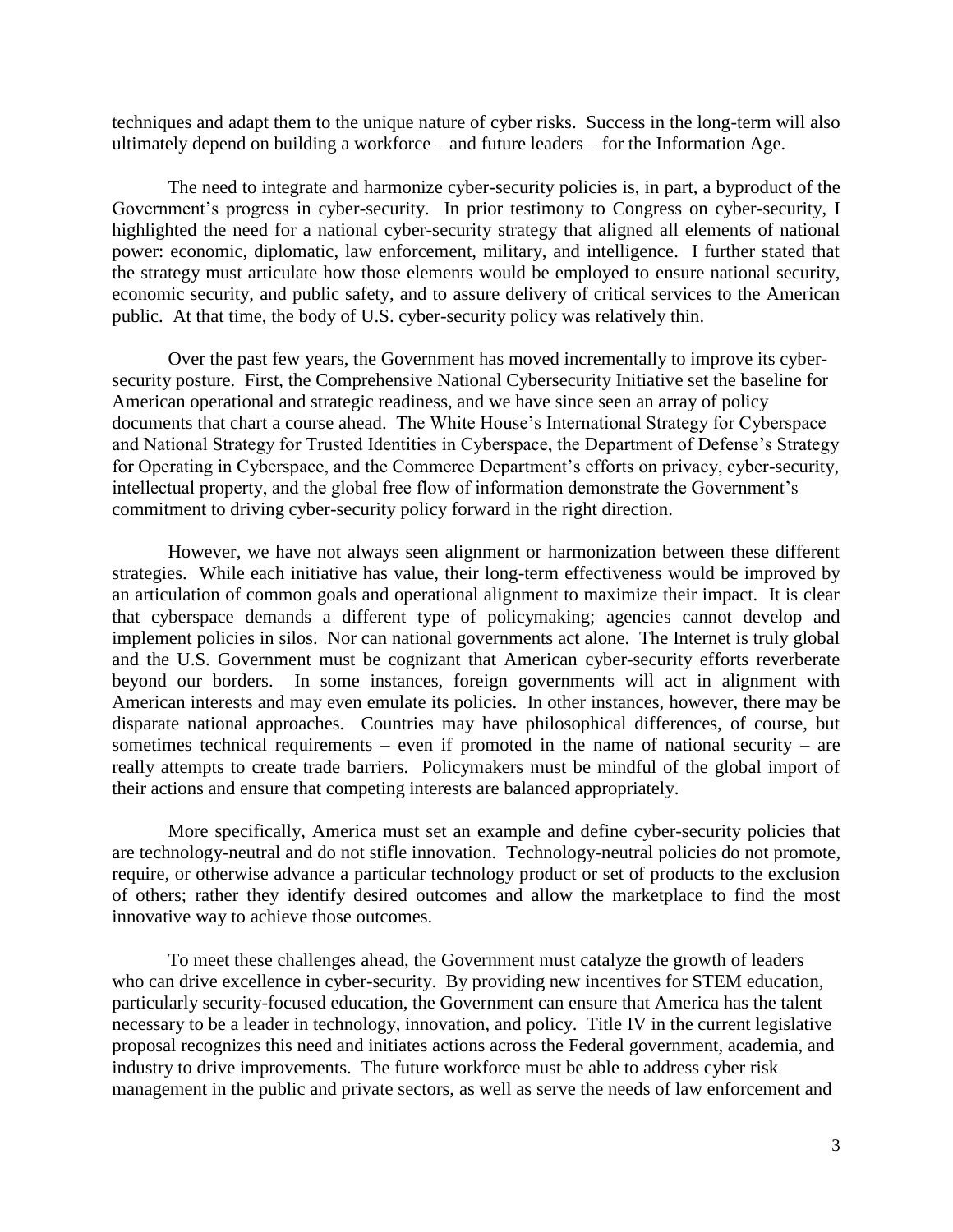intelligence. Moreover, we need a diplomatic corps and policymakers that grasp technology, as well as its impacts in the evolving geopolitical landscape in cyberspace.

# *Flexible and Agile Risk Management*

Globally, governments, enterprises, and individuals depend on the information infrastructure and the data that IT systems contain, and there are often no alternative physical means to perform core functions. Yet, as discussed above, the information infrastructure faces a myriad of ever-changing cyber threats.

There is broad agreement, well reflected in various legislative proposals, that risk management is the appropriate approach to improve the security of the critical infrastructures on which we all depend. There are simply not enough resources or time to address all the risks we face. Yet while risk management is a well understood discipline, managing cyber risks is particularly difficult. This is because cyber risks are complex, it is difficult to quantify those risks and the value of potential mitigations, and it is important that we not hinder innovation and agility.

I have previously written about the challenges of understanding cyber threats and managing cyber risks,<sup>2</sup> so I will only summarize the key points here. While there are many malicious actors and motives, the attacks often look alike (that is, you cannot discern the actor or motive from the nature of the attack). The speed of attack may surpass our ability to respond, and responses are complicated by the fact that the Internet is a shared and integrated domain (it is shared by governments, businesses, and individuals, and the Internet is used to engage in a wide range of conduct from constitutionally protected activities to illegal acts). Finally, the potential consequences of an attack are very difficult to predict; and the worst-case scenarios are alarming.

By way of example, the market for cyber-security insurance is remarkably small, particularly given the tremendous reliance upon IT products in our daily lives. For many enterprises and even consumers, IT investments and products are at least as valuable as other assets for which insurance can be purchased. Yet, insurers are reluctant to provide coverage for cyber-incidents for a simple reason: cyber-security risk is nearly impossible to measure. The complexity, massive interconnectivity, and dependencies between systems, companies, and sectors are not well understood, and we lack sufficient data and expertise to determine with confidence the likelihood and probable consequences of a successful attack.

Therefore, while we must continue to anchor our approach to securing the information infrastructure in risk management, we must also evolve how that discipline is applied to better address the unique nature of cyber risks. When doing so, government and industry need to ensure that their approach is appropriately scoped to address pressing national security and public safety concerns, and also remains sufficiently flexible and agile to enable organizations to manage risk in a dynamic cyber threat environment.

<sup>&</sup>lt;sup>2</sup> Scott Charney, "Rethinking the Cyber Threat – A Framework and Path Forward." http://www.microsoft.com/download/en/details.aspx?displaylang=en&id=747 (May 3, 2010).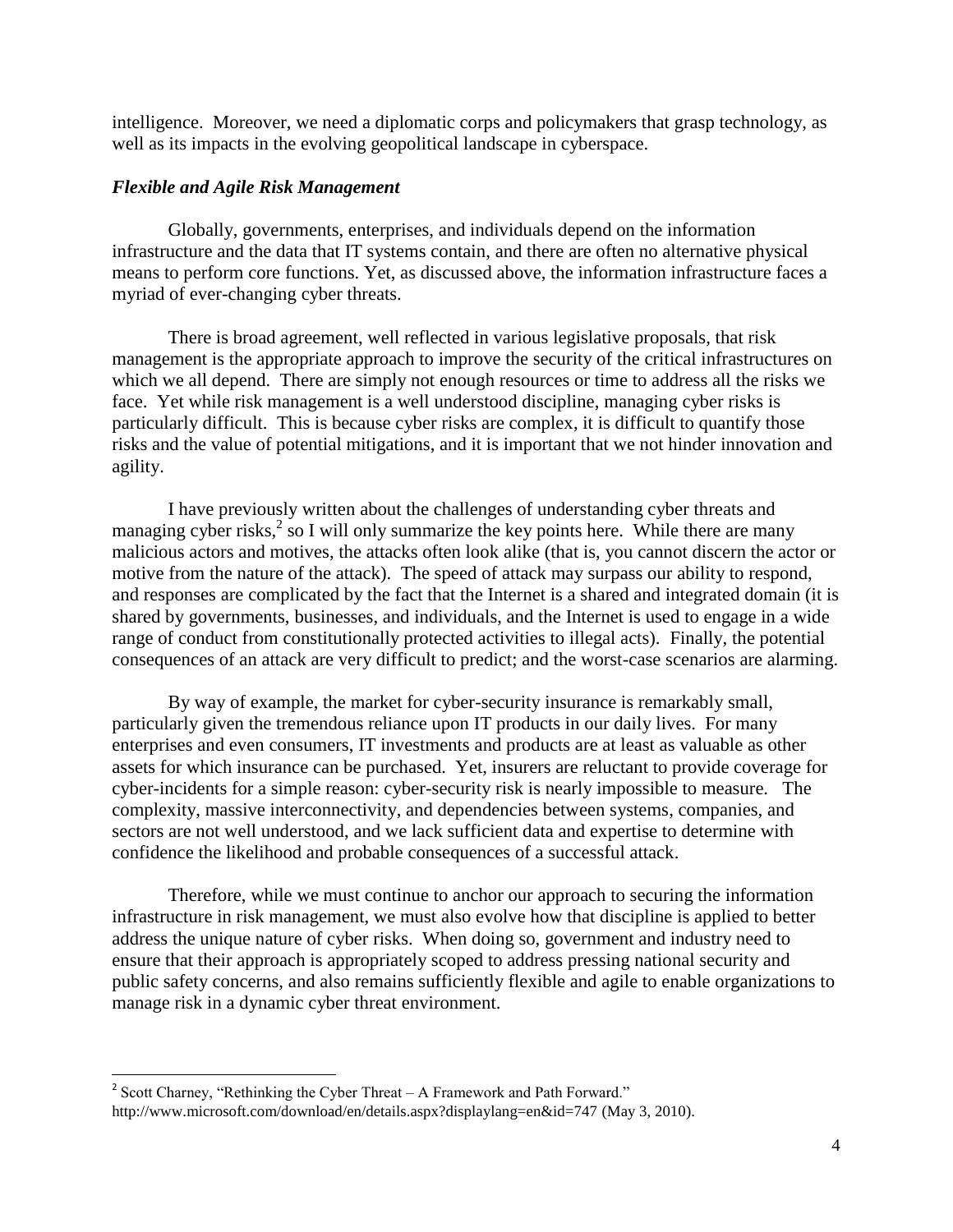When considering how to effectively manage cyber risks for the information infrastructure, government must balance dual, and often interrelated, roles. First, as a public policy entity, the government is responsible for protecting public safety, as well as economic and national security and must consider which infrastructures support those missions. But the Federal government is also a large and widely distributed enterprise, with countless globally distributed customers (e.g., citizens who want to connect with their government), partners, operations, networks, and resources. Although distinct, the policy and enterprise roles are not entirely separate, as each affects and informs the other.

Government and industry must be particularly careful when delineating the elements of the information infrastructure that are truly critical to national security and public safety. While we cannot eliminate all risks, we must ensure the highest priority risks are addressed. Each risk should be assessed to determine its severity, the consequences of a successful exploit should be understood, and the likelihood of harm should be evaluated. Appropriately identifying the infrastructures that should be covered and the risks to be addressed will enable both government and private sector leaders to better secure the nation's critical information infrastructure.

Similarly, we must create a risk management framework that enables the agile responses necessary to respond to rapidly changing cyber threats. It is important to understand that risk has historically been managed by focusing on "verticals" (e.g., banking, health care) but information technology runs horizontally underneath all verticals. We therefore need a risk management model that (1) recognizes this horizontal layer (that is, IT risks need to be managed in common ways), but (2) appreciates that verticals have unique requirements. We therefore recommend a hybrid model that includes:

- A centrally managed horizontal security function to provide a foundation of broad policy, security outcomes, and standards; and
- Vertical security functions resident in individual organizations to enable them to manage their unique risks with agility.

This combination of horizontal and vertical functions ensures that minimum security goals and standards are set, yet provides organizations with flexibility to manage the unique risks associated with their operating environments.

This hybrid model is relevant to how the U.S. Government should manage cyber risk for the Federal enterprise as well as those narrow sets of systems designated as critical infrastructure. Moreover, while this hybrid model works well for both government and critical infrastructure, its implementation, and in particular the oversight and audit responsibilities, should differ. This is because the private sector has a more diverse set of business functions and, I think it is fair to say, moves at a faster pace.

The Federal government requires the hybrid model for risk management precisely because it is a large collection of businesses with different missions, partners, customers, data, assets, and risk; in other words it can and should be managed as an enterprise. While there are some responsibilities and practices that should be commonly undertaken by each and every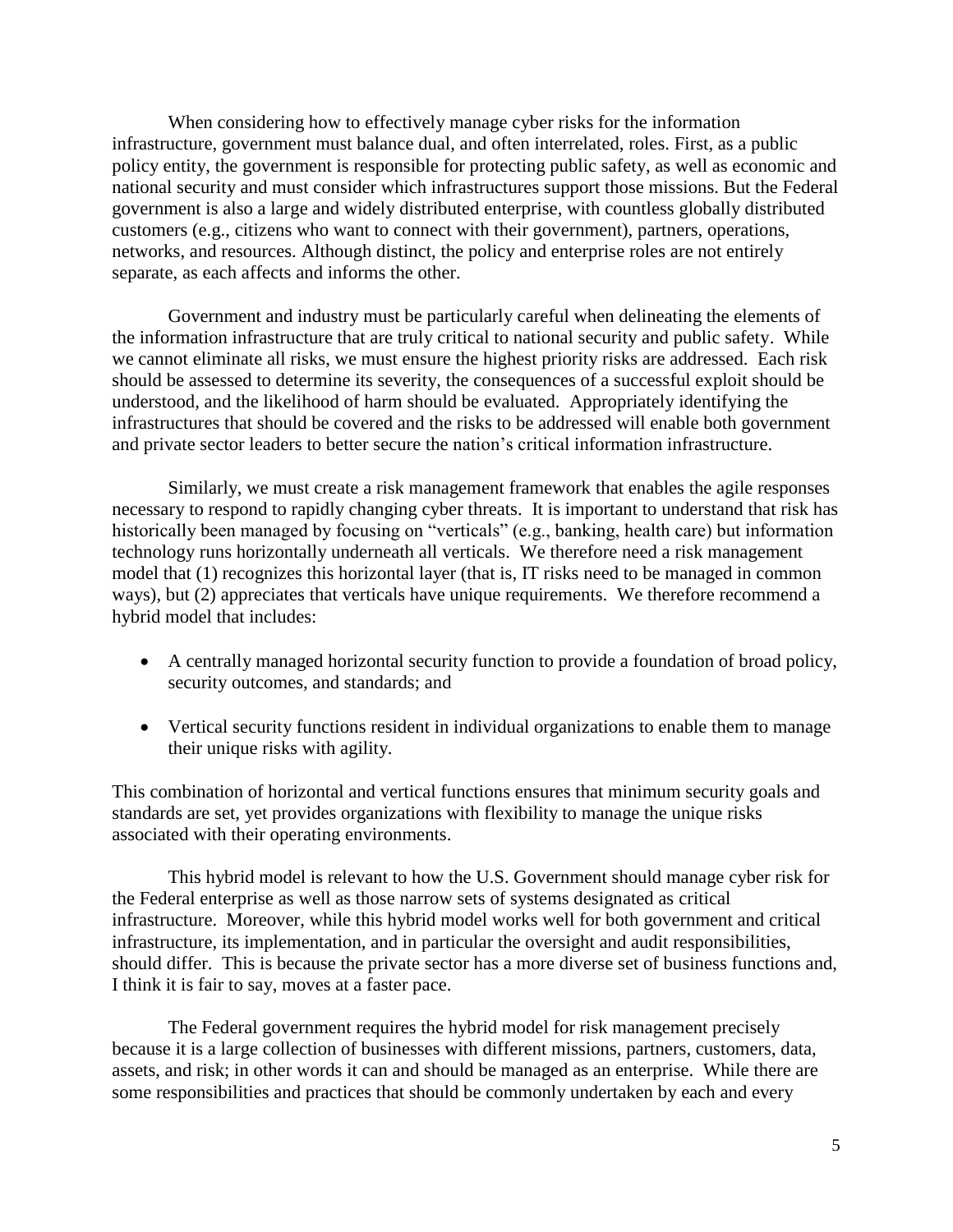Federal agency, different agencies may also have unique security requirements and concerns. Thus, there should be centralized oversight to ensure horizontal requirements are established and met, as well as agency flexibility so that unique needs can be addressed.

The complexity of the IT systems and data that span and support America's critical infrastructure far exceeds that of the Federal government. Enterprises, large and small, also deliver critical functions and innovations at an unprecedented speed, and in an increasingly competitive global environment. These infrastructures are remarkable for more than their speed; their collective operations ensure public health and safety, and underpin the entire economy. Due to this fact, it is clear that critical infrastructures also have areas of commonality and areas of difference. Thus, in order to continue enabling these infrastructures to drive the economy forward, regulators should take the outcomes defined for the horizontal plane and also consider the unique implementation requirements in each sector. This approach – which does not establish a new regulatory authority – is important, as dealing with two sets of regulators would divert resources that should be devoted to security.

Having reviewed both the title seeking to reform the Federal Information Security Management Act, as well as the title focused on protecting critical infrastructure, we are encouraged to see that the proposals leverage this hybrid model, which we believe will advance security.

While appropriately tailoring the role of government, we must remain cognizant that cyber-security needs to be improved beyond just critical infrastructure. To do so, government and industry need to set the strategic context and define reasonable cyber-security goals and objectives. These objectives could form the basis of voluntary codes of conduct—a collection of recommended security goals and objectives that, if appropriately incentivized, would drive adoption of standards and widely accepted industry practices and, therefore, raise the level of cyber-security both nationally and internationally.

### *Innovating Information Sharing*

Successful risk management depends on effective information sharing. However, over the past 10 years, several attempts to improve operational coordination between and among key government and private sector stakeholders have met with limited success. Additionally, legislative and policy efforts designed to encourage the private sector to share cyber-security information with government agencies have met with equally limited success.

That said, we—government and the private sector—have learned a lot about information sharing in the past decade, and we must apply those insights to improve the future. The paramount lesson for both the government and private sector is fairly simple. Information sharing succeeds when it is targeted at solving specific problems and challenges. Information sharing is not an objective, it is a tool, and sharing for sharing's sake is not helpful. Threats and risks are not best managed by sharing *all* information with *all* parties, but rather by sharing the *right* information with the *right* parties (that is, parties who are positioned to take meaningful action). Targeted information sharing also better protects sensitive information (whether in the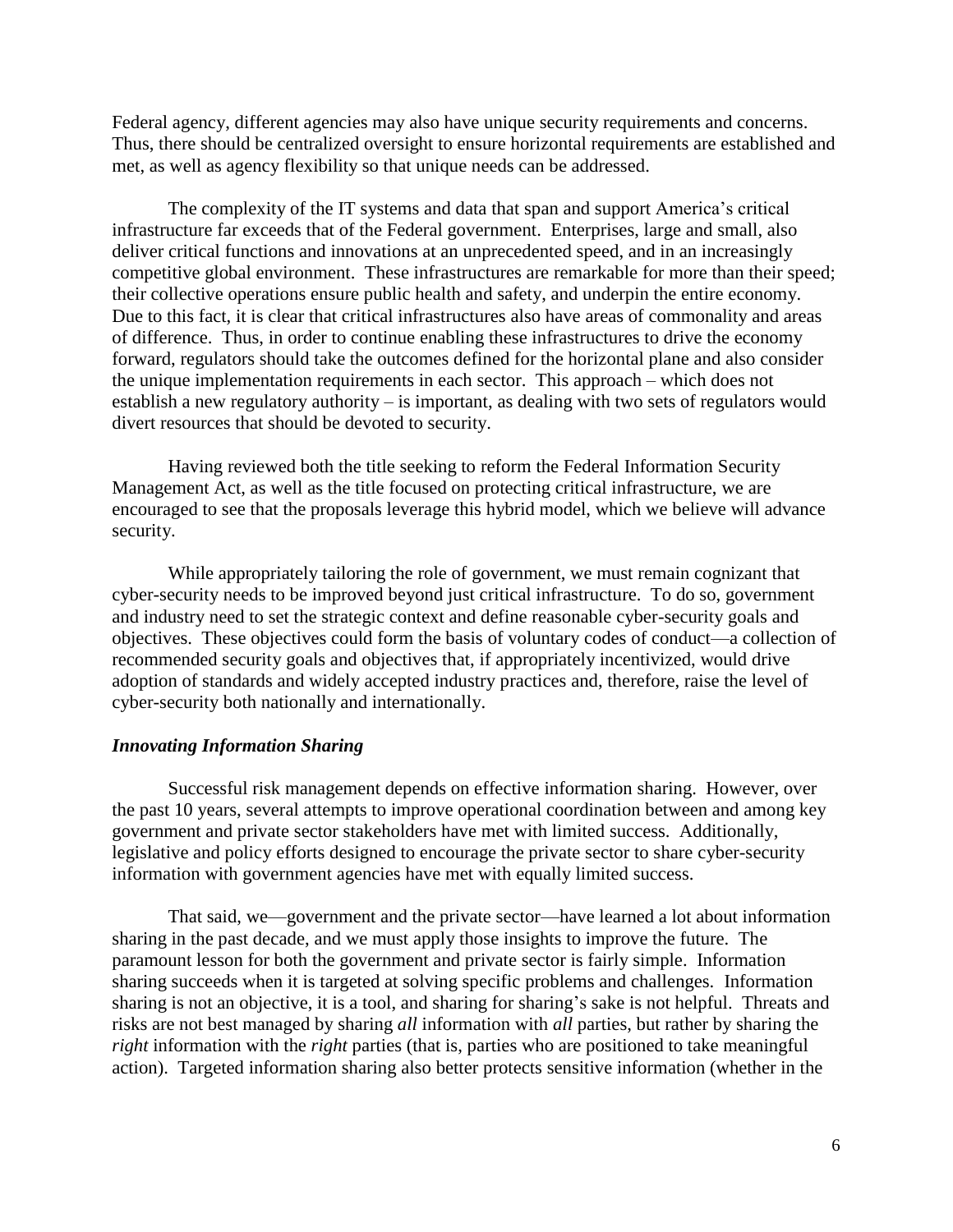hands of the government or private sector), helps protect privacy, and actually permits more meaningful sharing of data.

Going forward, I believe that we must create two complementary information sharing capabilities, one focused on the most significant threats to national security and public safety, and another designed to enable greater automated management of IT security compliance across the federal enterprise.

The rise of the persistent and determined adversaries—whether or not state sponsored poses ever-increasing risks. One does not need a security clearance to know that both the government and the private sector are suffering insidious and deeply damaging intrusions. Individually, organizations have visibility into only part of the problem and sometimes the damage may not be felt immediately (e.g., the harm caused by the loss of intellectual property may take time to materialize). We need new analytical approaches to tackle this pervasive threat that, if unchecked, could undermine our future economy, technology innovations, and perhaps even our national defense.

Such collaboration should be focused on the most significant threats to national security and public safety. The proposed National Center for Cybersecurity and Communications (NCCC) could, in part, provide this function and advance effective information sharing capabilities by:

- Exchanging technical data with rules and mechanisms that permit both sides to protect sensitive data;
- Analyzing the risks holistically (threats, vulnerabilities, and consequences) and developing strategies to manage those risks; and
- Developing cyber threat and risk analytics as a shared discipline.

For the NCCC to achieve success, the government needs to create the right legal environment for such information sharing and action and it must itself share information with the private sector.

In addition to increased information sharing about the most significant threats to the nation, we need to begin to address the adaptive cyber-security challenges facing both the public and private sector. Cyber-attacks can move at the speed of light or, with the right trade craft, they can unfold slowly over a protracted period of time. Through increased automation and realtime monitoring, we need to collect, analyze and disseminate information regarding attacks and develop better capabilities to respond quickly. Government and industry should collaborate so that this type of structured security automation can be used by all and, in certain circumstances, the resulting telemetry information should be shared or combined with similar data from other sources to provide a broader common view into patterns of exploit. Automation at its most basic level improves the security hygiene of an enterprise, but it can also be a foundation for sharing, analyzing, or possibly responding to potentially nationally significant events.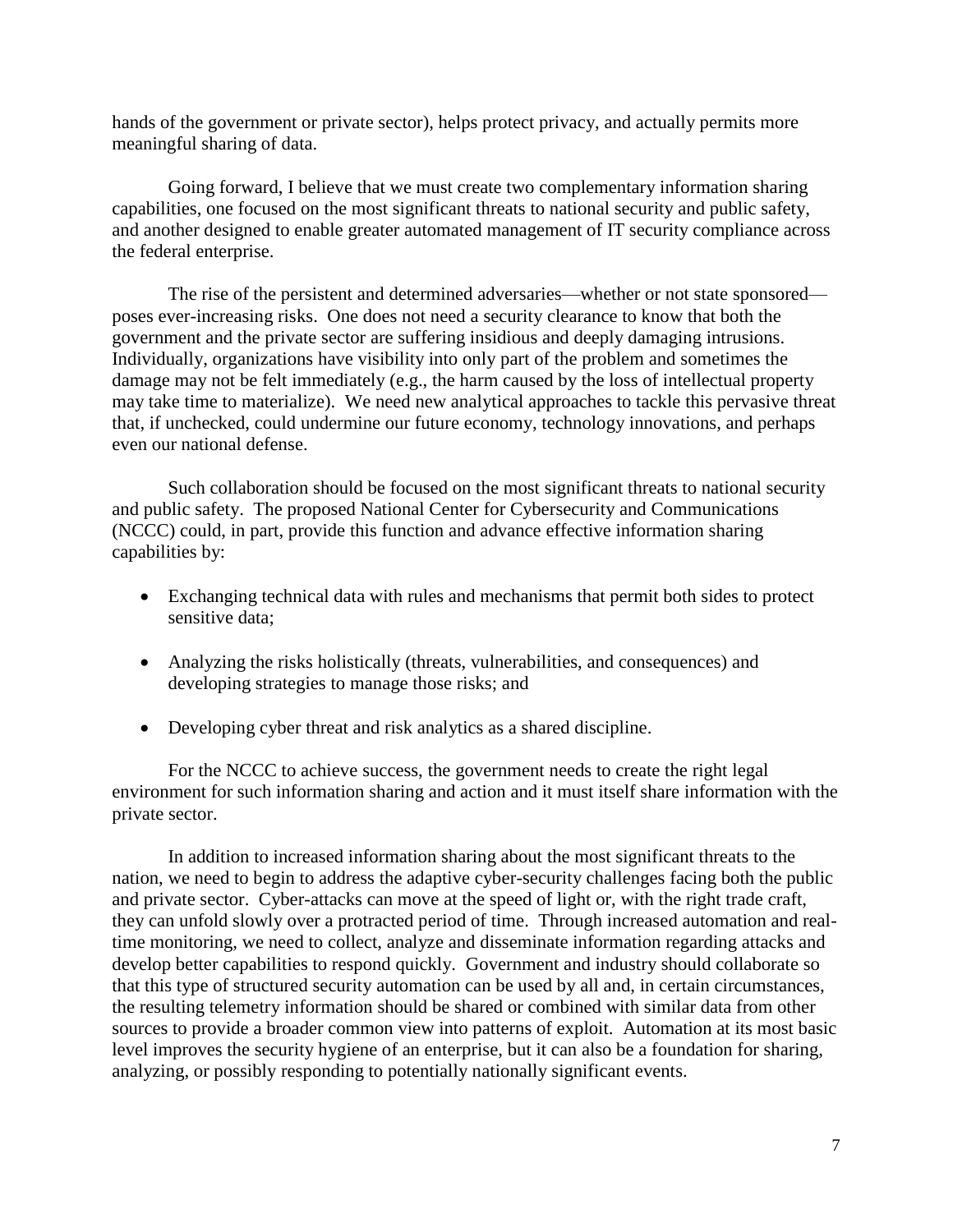### *International Norms and Challenges*

While a focus on good risk management and information sharing practices are critical, these efforts alone will not counter the global threat. We also need action internationally, and the government can help establish international norms in cyberspace.

The U.S. national security community, particularly the Departments of Defense and State, have a long history of addressing security norms in the context of nation states and military operations. In the Cold War, for example, the U.S. and Russia leveraged confidencebuilding measures to ensure that military exercises in one part of the world were not a precursor to a surprise invasion. In kinetic warfare, the existence of state action and the identity of the attacking state are relatively easy to determine. By contrast, cyber-attacks, even if launched against military targets, may be the work of non-state actors or individuals. The uncertainty due to lack of attribution complicates and confounds the legitimate ability of a state to respond.

U.S. foreign policy and diplomatic engagements on issues related to cyberspace security are not as focused as our efforts to combat terrorism or stem the proliferation of nuclear weapons. I believe that the U.S. must now marshal its significant diplomatic resources and expertise to advocate for cyberspace security and increase multilateral cooperation. Norms foster a shared understanding and common views that can bring a sense of order and predictability to nation-state conduct, serve as an effective way to mitigate the misunderstandings (and even conflicts) that can arise between states, and may establish ground rules for international cooperation that may help address non-nation-state actors.

I would caution that advocacy and cooperation are not goals in themselves. Like the discussion on information sharing, we need to focus advocacy and cooperation efforts toward specific outcomes. For example, working with like-minded nations to define clearly articulated norms of nation-state behavior in cyberspace could help to deter state support for cyber-attacks or hold nation-states that support such efforts accountable for their actions.

In the past year alone, the world has seen a surge in international dialogue around cybersecurity norms. The dialogue has rapidly expanded from a focus on security norms, to include norms for privacy, freedom of expression, and access to the Internet. While broader dialogue and discussion on these additional topics is important, the security issues we face present somewhat unique concerns. As nations around the world continue to adopt and declare military doctrines for cyberspace, it is imperative that U.S. government focus advocacy and cooperation efforts toward specific and achievable short-term and long-term outcomes related to cybersecurity.

The U.S. government should also insist that the private sector be integrated into these international discussions. Section 901 of the proposed legislation introduces some very important activities for the State Department to undertake, but it should also create a venue to integrate the views of the private sector into the formation of security norms. The private sector creates and delivers the technologies that nation states seemingly now want to exploit to promote their national interests. As a result, the private sector should be involved in domestic and